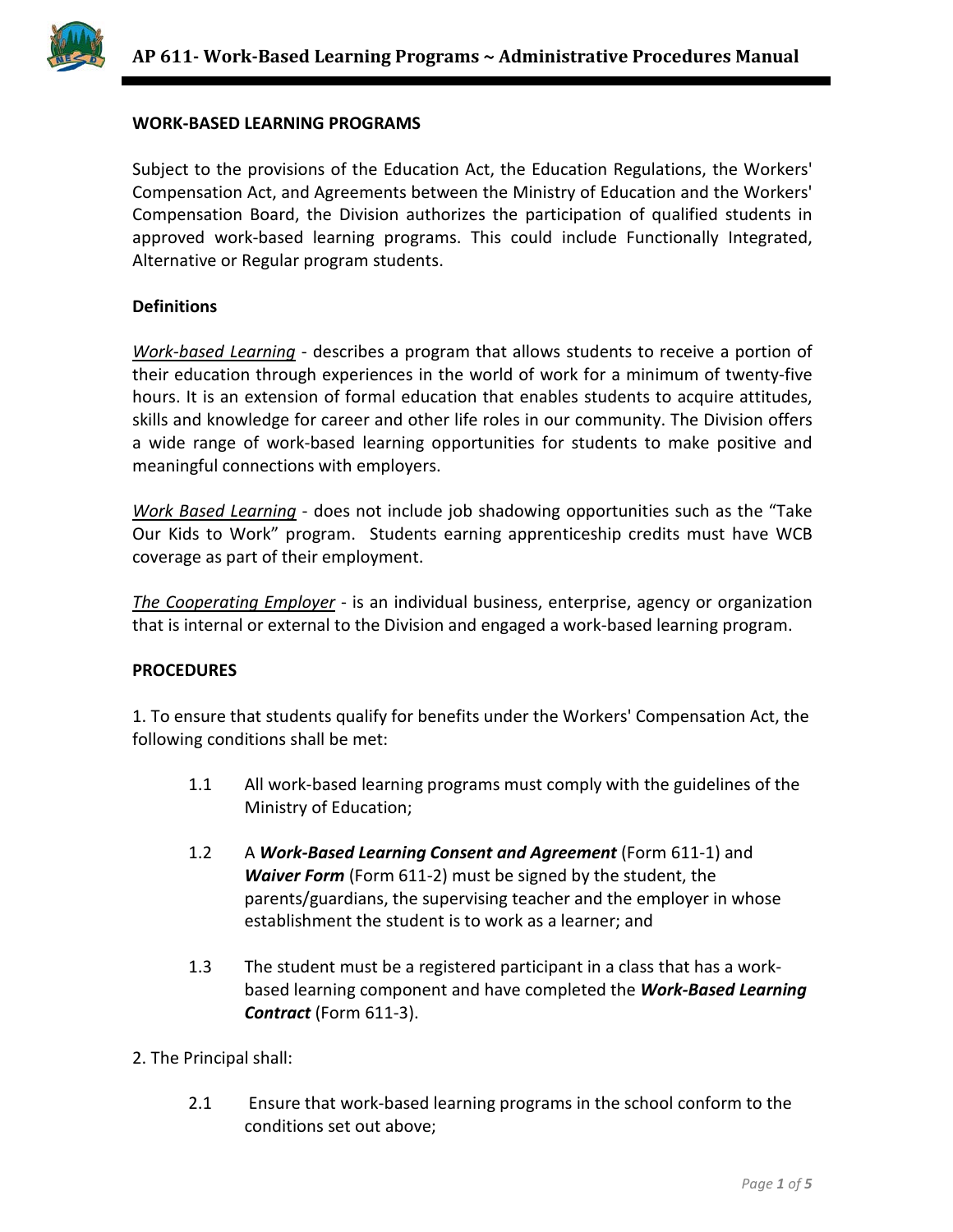

- 2.2 Retain a signed copy of *the Work-Based Learning Consent and Agreement, the Waiver of Liability Form* as well as the *Work-Based Learning Contract* for each student participating in the work experience program;
- 2.3 Submit to the Director or designate, prior to the beginning of the work placement, a copy of the aforementioned agreement and contract; and
- 2.4 Ensure that students are monitored in the workplace in accordance with Ministry guidelines.

*References:* 

*Sections 85, 87, and 175 Education Act, 1995*

*Career and Work Exploration 10, 20, A30, B30: Curriculum Guide: A Practical and Applied Art (2002)*

*Workers' Compensation Act*

*Inclusion and Intervention Plan Guidelines: Saskatchewan Ministry of Education, 2017*

**APPROVED: September 25, 2018**

*Education in a Culture of Excellence*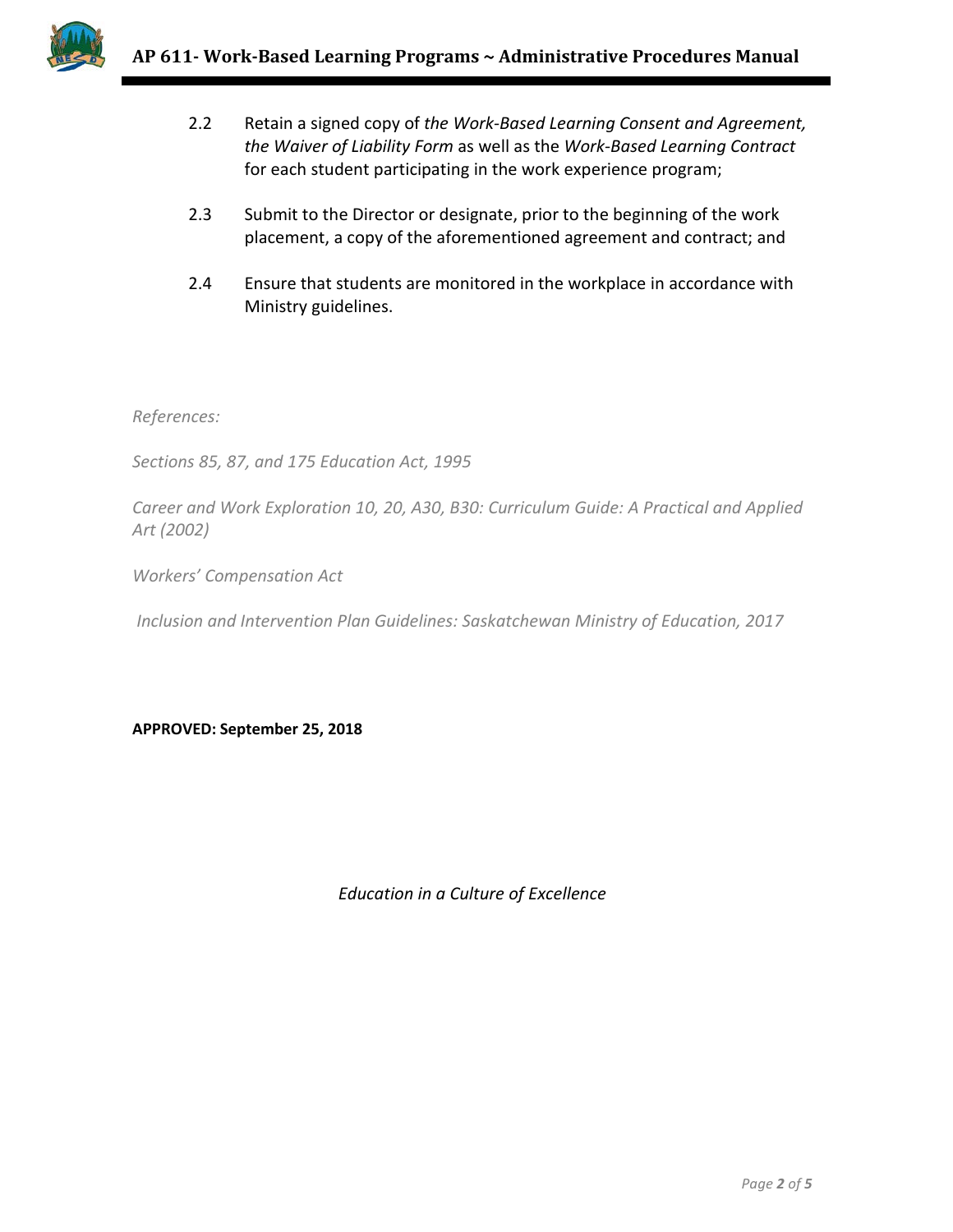

Form 611-1

## **Work Based Learning Consent and Agreement**

Work-based learning is a school program whereby students practice theory and skills learned in school by working with a local employer. Students are not paid and may be placed with more than one local employer.

Students participating in the program are covered under the provincial workers' compensation system during the time spent in the work-based learning component of their course.

Workers' compensation is a collective liability no-fault protection plan for workers. Students are entitled to benefits that are available to workers who are normally covered by the *The Workers' Compensation Act, 1979.*

Employers and their workers who participate in work-based learning assignment cannot be sued for injuries which occur to students arising out of and in the course of employment.

The Workers' Compensation Board ("Board") and the Minister of Education ("Minister"), entered into a Memorandum of Understanding ("Memorandum") to extend the forgoing workers' compensation benefits to eligible students while in work-based learning portions of their program. The Minister applied to the Board to extend coverage under the Act to eligible students. The Board ordered that such students be covered, upon the proper completion of the following consent.

The Act, the Memorandum, and the Ministry's Work-based Learning Guidelines more particularly detail the rights and the obligations of the students in work-based learning.

### **Consent:**

The student and (if the student is a minor) the student's parent/guardian consent:

1. To the eligible student participating in a work-based learning portion of \_\_\_\_\_\_\_\_\_\_\_\_\_\_\_\_\_\_\_\_\_\_\_\_\_ (name of the course) and

2. To the Minister having applied on behalf of the eligible student to the Board for an order that the student be brought within the scope of *The Worker's Compensation Act, 1979,* as a worker.

Dated at \_\_\_\_\_\_\_\_\_\_\_\_\_\_\_\_\_, Saskatchewan this \_\_\_ day of \_\_\_\_\_\_\_ 20\_\_\_\_

\_\_\_\_\_\_\_\_\_\_\_\_\_\_\_\_\_\_\_\_\_\_\_\_ \_\_\_\_\_\_\_\_\_\_\_\_\_\_\_\_\_\_\_\_\_\_\_\_\_\_

Student Parent/Guardian (of a minor student)

| Witness (for an adult student) |  |  |  |
|--------------------------------|--|--|--|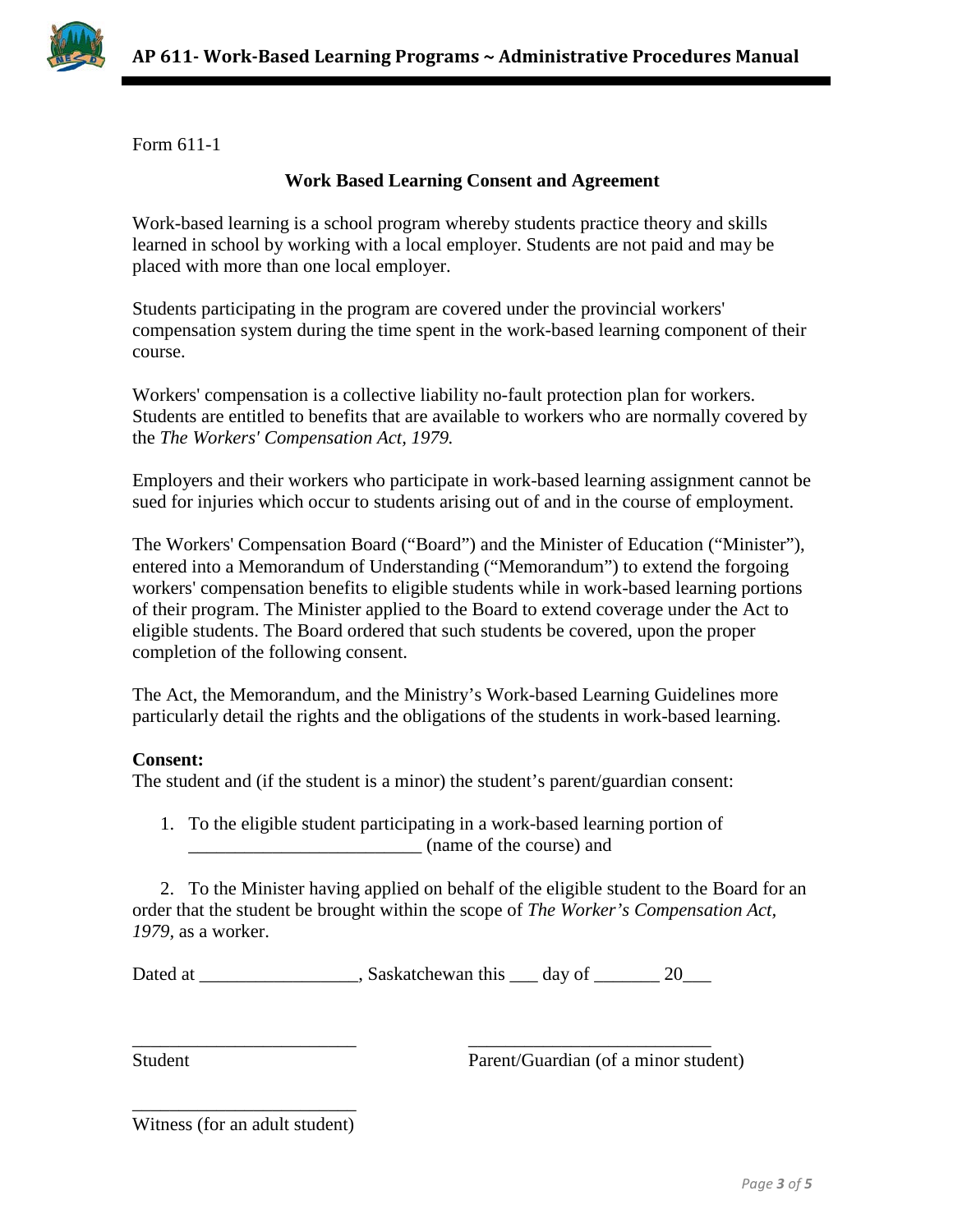

Form 611-2

# **Work-Based Learning Consent and Waiver of Liability Form** *North East School Division*

I, \_\_\_\_\_\_\_\_\_\_\_\_\_\_\_\_\_\_\_\_\_\_\_\_\_\_\_\_\_\_\_\_\_\_\_\_\_\_\_\_\_\_\_\_\_\_\_\_\_\_\_\_\_ the undersigned, hereby acknowledge that I have been provided with the description of the work placement and I wish to participate in the course) in the course of the course of the course of the course of the course of the course

The term of this work placement will be from \_\_\_\_\_\_\_\_\_\_\_\_\_(date) to  $\qquad \qquad \text{(date).}$ 

I hereby release the North East School Division and its employees, servants or agents from any and all liability for any injury that I suffer, or loss or damage to any personal property arising from, or in any way resulting from participation in activities related to the work placement, unless such injury, loss, or damage is caused by the sole negligence of the School Division or its employees, servants or agents while acting within the scope of their duties.

All students who are at an on-site location for the purpose of work experience (for programs in excess of one day) and who have been registered with Saskatchewan Ministry of Education are covered by Workers' Compensation for injury to themselves, for loss of salary (at a current part- or full-time job), and possibly for future loss of salary (dependent on the nature of the injury). The compensation to which a student is entitled, under the Act, takes the place of the right to sue the co-operating employer or fellow worker for damages. Similarly, if a student is responsible for injury to a fellow worker, Workers' Compensation takes the place of that worker's right to sue.

I consent to and understand the RULES AND REGULATIONS for this program as outlined by the Board of Education and the participating workplace that are designed for the safety and protection of participants, and I hereby undertake to abide by these rules and regulations.

I consent to and understand that certain activities require a minimum level of fitness and health (physical, mental, emotional) and that each person has a different capacity for participation in these activities. I also hereby warrant that any medication needs known by me are clearly indicated in writing on this form.

My medication needs for participating are: (if any) \_\_\_\_\_\_\_\_\_\_\_\_\_\_\_\_\_\_\_\_\_\_\_\_\_\_\_\_

| Dated at | مدحل<br> | uu | -- |
|----------|----------|----|----|
|----------|----------|----|----|

Signature of Student Date

I have read the information above and understand this information as it pertains to this work based learning program.

\_\_\_\_\_\_\_\_\_\_\_\_\_\_\_\_\_\_\_\_\_\_\_\_\_\_\_\_\_\_\_\_\_\_\_\_\_\_\_\_\_\_\_\_\_ \_\_\_\_\_\_\_\_\_\_\_\_\_\_\_\_\_\_\_\_\_\_\_\_\_\_\_

\_\_\_\_\_\_\_\_\_\_\_\_\_\_\_\_\_\_\_\_\_\_\_\_\_\_\_\_\_\_\_\_\_\_\_\_\_\_\_\_\_\_\_\_\_ \_\_\_\_\_\_\_\_\_\_\_\_\_\_\_\_\_\_\_\_\_\_\_\_\_\_\_